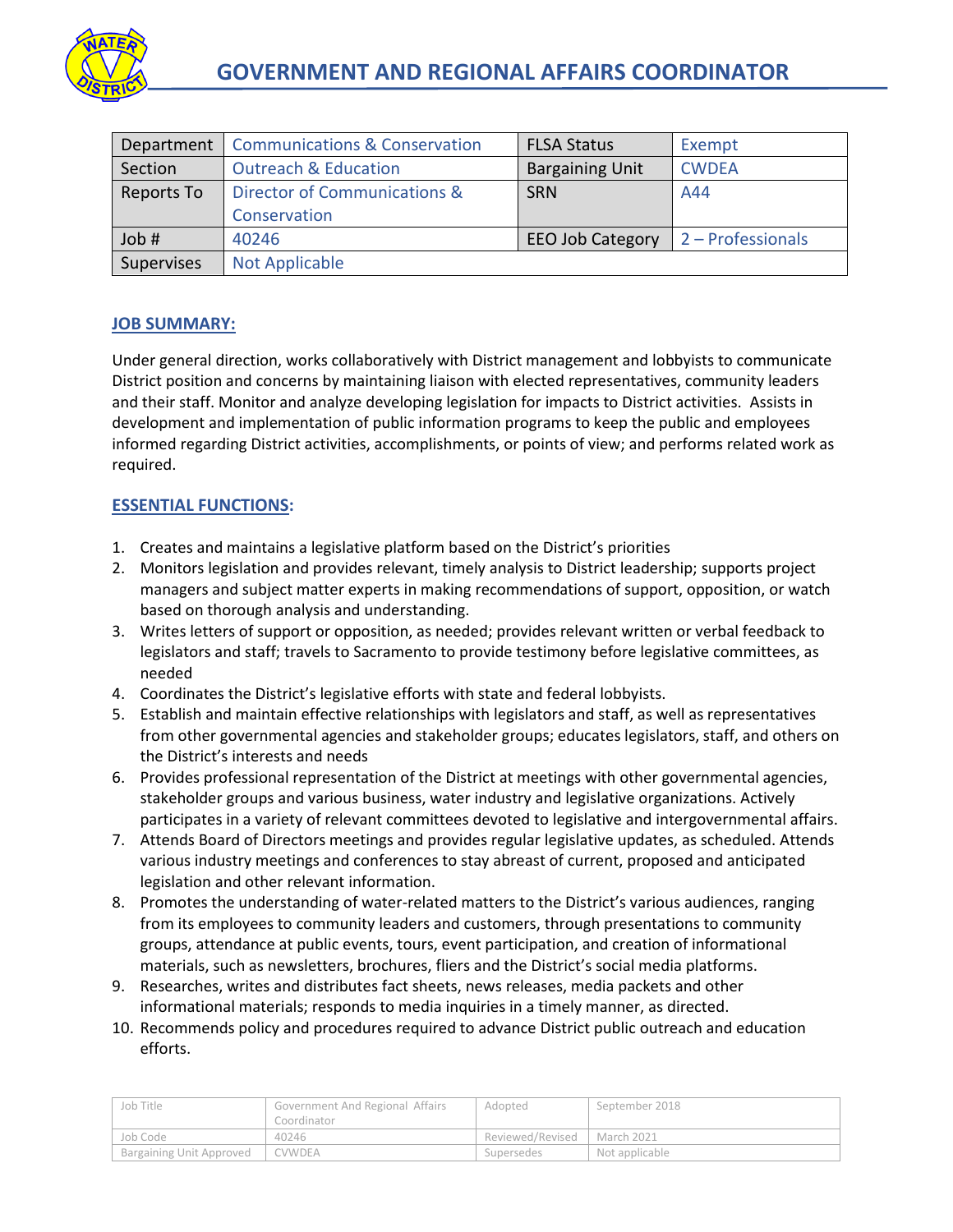## **GOVERNMENT AND REGIONAL AFFAIRS COORDINATOR – PAGE 2**

11. Plans, develops, implements and leads special projects as required.

## **MINIMUM QUALIFICATIONS:**

- **Education:** A bachelor's degree in political science, public administration, mass communication, journalism or related field from an accredited college or university. An advanced degree (MS or PhD) in these fields is desirable.
- **Experience:** Five years of increasingly responsible experience providing the required knowledge and abilities required of the Government and Regional Affairs Coordinator. Highly desirable qualifications include:
	- Experience as a field representative or other staff support for an elected official;
	- Development and coordination of public affairs or community outreach programs for a public agency; and/or
	- Experience in some legislative capacity with drafting, monitoring and/or analyzing legislation.

#### **Knowledge of:**

- Legislative process and activity, specifically in California.
- Applicable federal, state and local water laws, regulations and legislation.
- Principles and practices of public affairs, public relations and marketing.
- **•** Federal, State and/or Local policy makers and their roles.
- **•** Agriculture and environmental water interests.
- Public Agency (especially water agency) interests and needs.
- Preparing and editing publications.
- **•** English grammar, spelling and vocabulary.
- **•** Principles and practices of public speaking.
- Desktop publishing and graphics programs.

#### **Abilities:**

- Monitors and analyzes proposed and passed legislation, legislative reports and other complex documents; analyzes for any potential impacts to the District; communicates concerns and makes sound recommendations.
- Effectively communicates with, and acts as the District representative in contacts with, governmental agencies, community groups and various business, water industry and legislative organizations.
- Establishes and maintains effective relationships with legislators and staff, as well as representatives from other governmental agencies, industry representatives and stakeholder groups.

| Job Title                       | Government And Regional Affairs | Adopted                       | September 2018 |
|---------------------------------|---------------------------------|-------------------------------|----------------|
|                                 | Coordinator                     |                               |                |
| Job Code                        | 40246                           | Reviewed/Revised   March 2021 |                |
| <b>Bargaining Unit Approved</b> | <b>CVWDEA</b>                   | Supersedes                    | Not applicable |